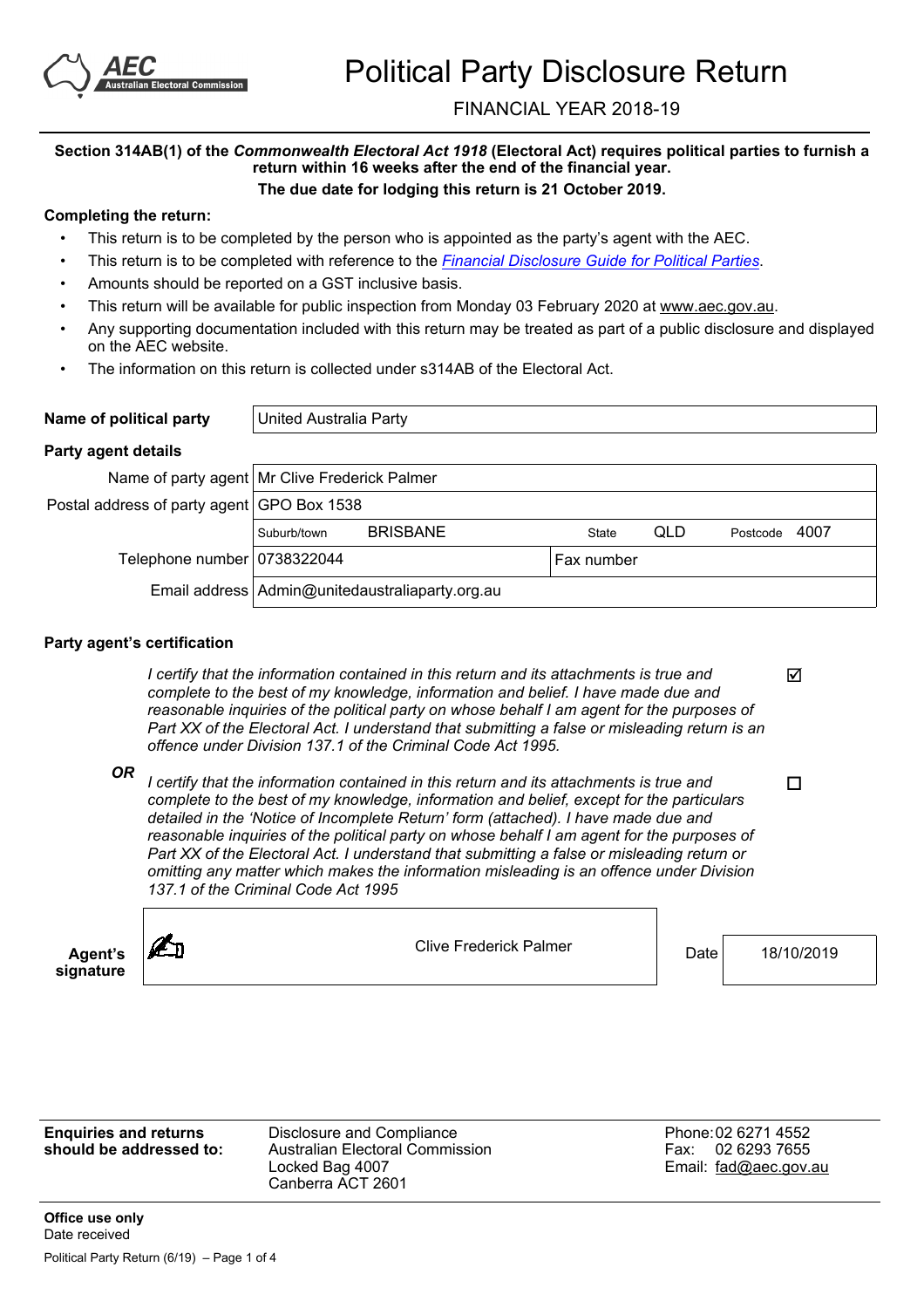## **Part 1a: Total receipts for financial year 1 July 2018 to 30 June 2019**

This is the gross amount of all cash and non-cash benefits received by, or on behalf of, the political party, during the 2018-19 financial year. It includes **all amounts received** for the financial year. \$89,543,375

## **Part 1b: Amount calculated to be the value of gifts-in-kind**

This is the amount calculated to be the **value of gifts-in-kind** which was included in the 'total receipts' amount reported at Part 1a. <br>\$668.113

# **Part 2. Amounts of more than \$13,800 received in financial year 1 July 2018 to 30 June 2019**

Details of any person or organisation from whom **receipts** (including loans) of more than \$13,800 were received during the 2018-19 financial year.

For **each** person or organisation, the following details must be disclosed:

- full name and address\*\* of the person or organisation from whom receipts of more than \$13,800 were received
- amount that was received. Each amount received should be recorded as either a 'donation' or 'other receipt'.

| Received from  |                                        |              |            |          | Amount received<br>(GST inclusive) | Donation or<br>other receipt* |                      |
|----------------|----------------------------------------|--------------|------------|----------|------------------------------------|-------------------------------|----------------------|
| Name           | Mineralogy Pty Ltd                     |              |            |          |                                    | \$83,294,363                  | Donation<br>Received |
| Postal address | L 17 240 QUEEN ST                      |              |            |          |                                    |                               |                      |
| Suburb/town    | <b>BRISBANE CITY</b>                   | <b>State</b> | <b>QLD</b> | Postcode | 4000                               |                               |                      |
| Name           | Waratah Coal Pty Ltd                   |              |            |          |                                    | \$106,342                     | Donation<br>Received |
| Postal address | L 17 240 QUEEN ST                      |              |            |          |                                    |                               |                      |
| Suburb/town    | <b>BRISBANE CITY</b>                   | State        | QLD        | Postcode | 4000                               |                               |                      |
| Name           | Queensland Nickel Sales Pty Ltd        |              |            |          | \$25,621                           | Donation<br>Received          |                      |
| Postal address | PMB <sub>5</sub>                       |              |            |          |                                    |                               |                      |
| Suburb/town    | <b>TOWNSVILLE</b>                      | State        | <b>QLD</b> | Postcode | 4810                               |                               |                      |
| Name           | Palmer Coolum Resort Pty Ltd           |              |            |          | \$53,566                           | Donation<br>Received          |                      |
| Postal address | 1 Warran Road                          |              |            |          |                                    |                               |                      |
| Suburb/town    | Yaroomba                               | <b>State</b> | <b>QLD</b> | Postcode | 4573                               |                               |                      |
| Name           | <b>Australian Electoral Commission</b> |              |            |          | \$16,080                           | <b>Other Receipt</b>          |                      |
| Postal address | PO Box 6172                            |              |            |          |                                    |                               |                      |
| Suburb/town    | <b>KINGSTON</b>                        | <b>State</b> | <b>ACT</b> | Postcode | 2604                               |                               |                      |
| Name           | <b>Australian Tax Office</b>           |              |            |          |                                    | \$5,586,587                   | <b>Other Receipt</b> |
| Postal address | Locked Bag 1793                        |              |            |          |                                    |                               |                      |
| Suburb/town    | Penrith                                | <b>State</b> | <b>NSW</b> | Postcode | 1793                               |                               |                      |
|                |                                        |              |            |          | <b>Total</b>                       | \$89,082,559                  |                      |

\* Please indicate whether this was a 'donation' or 'other receipt'. The AEC contacts donors to ensure they are aware of their disclosure obligations and unnecessary contact with other persons is avoided if the nature of receipt is shown.

#### **\*\* Name and address details**

- If the gift was from an unincorporated association (other than a registered industrial organisation), the name of the association and the name and addresses of the executive committee members are required.
- If the gift was from a trust, the name of the trust, and the name and addresses of the trustee are required.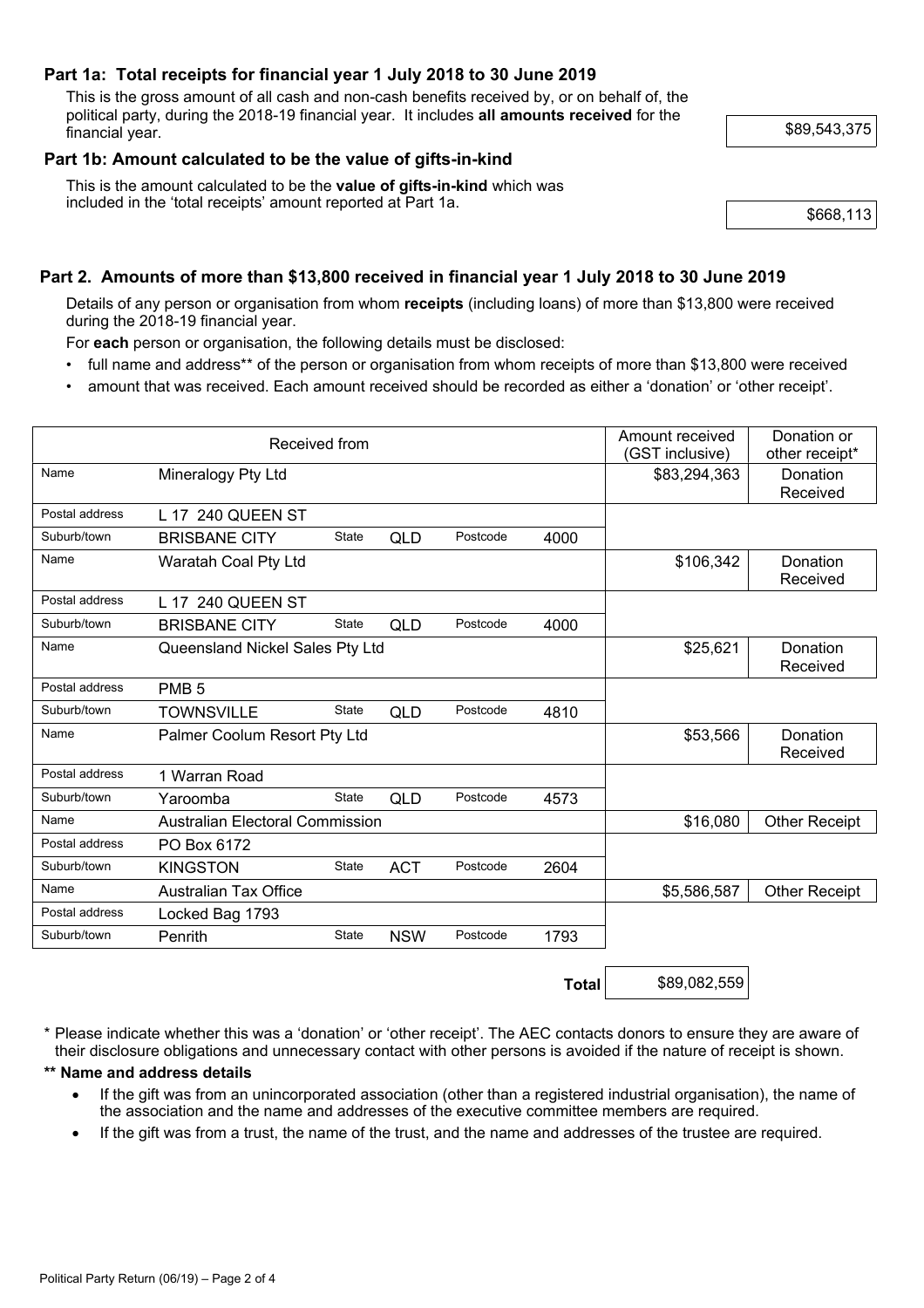## **Part 3: Total payments for financial year 1 July 2018 to 30 June 2019**

This is the gross amount of payments made by, or on behalf of, the political party, during the 2018-19 financial year. It includes all **payments made** for the financial year. \$89,450,146

## **Part 4: Total debts as at 30 June 2019**

This is the total outstanding amount of **all debts owed** by, or on behalf of, the political party as at 30 Jun 2019.  $\sqrt{88,829,343}$ 

## **Part 5: Debts of more than \$13,800 as at 30 June 2019**

Details of any person or organisation for which the party owes a debt of more than \$13,800 which is outstanding as at 30 Jun 2019.

For **each** person or organisation, the following details must be disclosed:

- full name and address details of the person, organisation or entity that the debt is owed
- amount that is owed
- whether the debt is owed to a financial institution or non-financial institution.

| Creditor details |                                |       |            |          | Amount owed<br>(GST inclusive) | Financial or<br>non-financial<br>institution |               |
|------------------|--------------------------------|-------|------------|----------|--------------------------------|----------------------------------------------|---------------|
| Name             | Google Australia Pty Ltd       |       |            |          |                                | \$8,208,389                                  | Non Financial |
| Postal address   | Level 5 Pirrama Rd             |       |            |          |                                |                                              |               |
| Suburb/town      | Pyrmont                        | State | <b>NSW</b> | Postcode | 2009                           |                                              |               |
| Name             | <b>IPG Marketing Solutions</b> |       |            |          | \$609,039                      | Non Financial                                |               |
| Postal address   | A25 STRATHYWN STREET           |       |            |          |                                |                                              |               |
| Suburb/town      | <b>BRENDALE</b>                | State | <b>QLD</b> | Postcode | 4500                           |                                              |               |

**Total** \$8,817,428